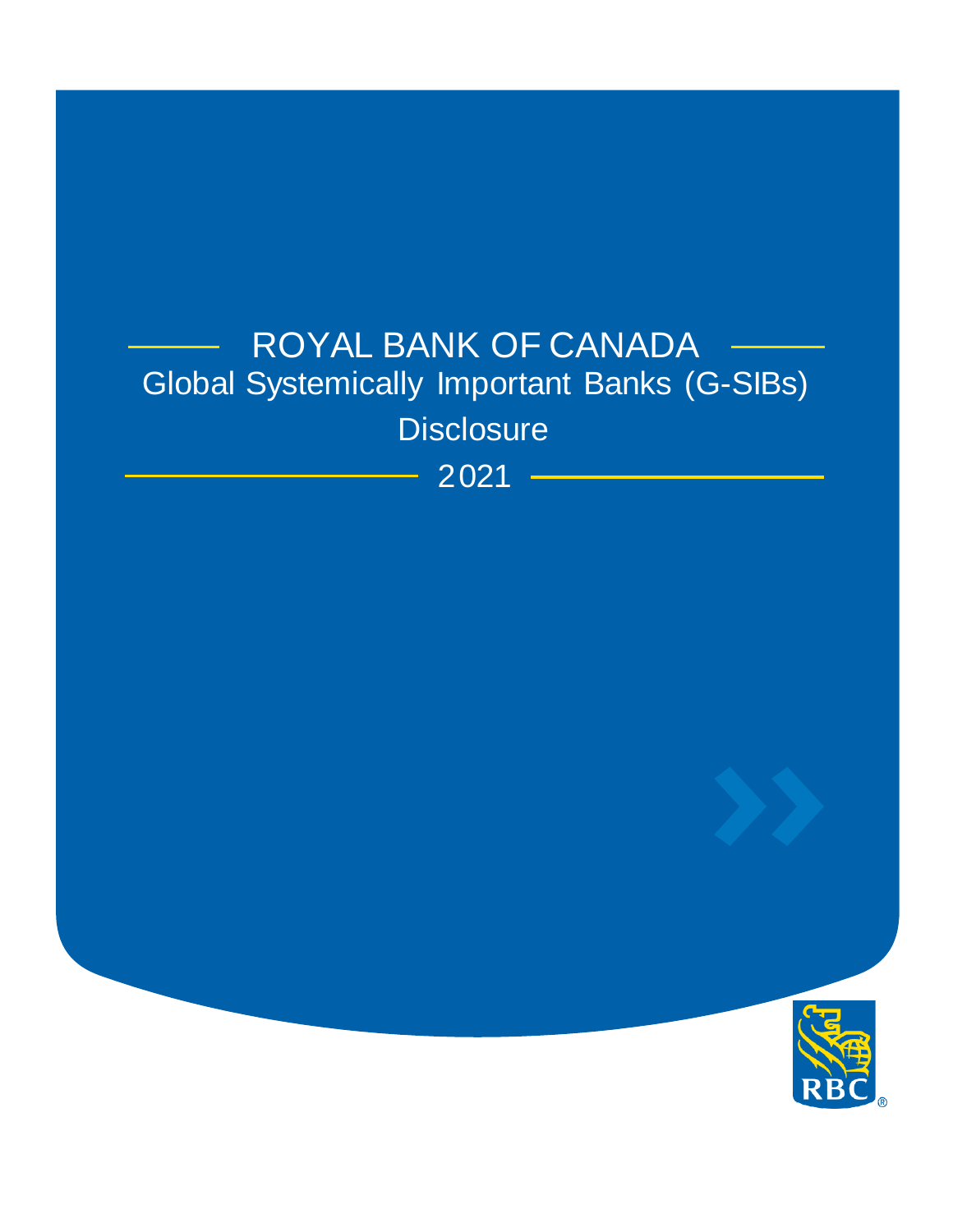

# **What is a G-SIB?**

In November 2011, the Financial Stability Board (FSB) published an integrated set of policy measures w ith the goal of enhancing the transparency of the relative scale of banks' in a global context, as w ell as to address the systemic risk and moral hazard associated w ith systemically important financial institutions. These policy measures have become know n as the Global Systemically Important Bank (G-SIB) Framew ork, and include an assessment methodology for determining the importance of international banks to the global financial industry. A G-SIB is a financial institution w hose failure could have significant impact to the w ider financial system and economic activity . G-SIBs are subject to additional capital surcharge dependent on their G-SIB score, as w ell as increased supervisory scrutiny.

The Office of the Superintendent of Financial Institutions (OSFI) Capital Adequacy Requirements (CAR) Guideline clarifies that if, and w hen, a Canadian bank is designated a G-SIB, the higher of the Domestic Systemically Important Bank (D-SIB) and G-SIB surcharges w ill apply.

We w ere first designated a G-SIB by the FSB in November 2017 based on the bank's financial position as at year ended 31 October 2016 and methodology published by the Basel Committee on Banking Supervision (BCBS).

The list includes 30 international banks and is updated annually, in November. This year, w e are one of only tw o Canadian Banks identified as G-SIBs.

## **How are G-SIBs identified?**

Identification of G-SIBs is prescribed by the FSB using a methodology developed by the BCBS. The methodology is based on 13 indicators grouped in the follow ing five categories:

- Size
- Interconnectedness
- Substitutability/financial institution infrastructure
- **Complexity**
- Cross-jurisdictional activity

A score is assigned to each of the five categories and is calculated based on the individual score and w eights of the indicators w ithin that category; w ith the Bank's overall score calculated as the sum of all category scores. The assessment methodology is review ed and revised annually by the BCBS for items deemed for addition to, or removal from the 13 indicators.

The information disclosed in this report is a detailed version of the G-SIB indicators included in our first quarter Report to Shareholders. The indicator values are calculated based on the instructions provided by the BCBS. The information presented is not directly comparable w ith other disclosures.

## **What are G-SIBs subject to?**

G-SIBs are required to hold additional Common Equity Tier 1 ('CET1') capital surcharge betw een 1% and 3.5%, depending on the score from the G-SIB assessment methodology. The G-SIB capital surcharge ensures that G-SIBs maintain additional capital to absorb potential future losses. Our Q1 2021 capital ratios exceed the regulatory minimum, inclusive of the required G-SIB surcharge of 1%. In addition, G-SIBs are subject to higher Total Lossabsorbing Capacity (TLAC) requirements to ensure the sufficiency of loss absorbing capacity in a resolution situation.

In 2013 OSFI designated Canada's six largest banks D-SIBs. D-SIBs are subject to enhanced supervision as w ell as increased capital, resolution and disclosure requirements. The current recovery and resolution requirements for G-SIBs have been adopted in OSFI's D-SIB Regulatory Oversight Framew ork, of w hich w e are included.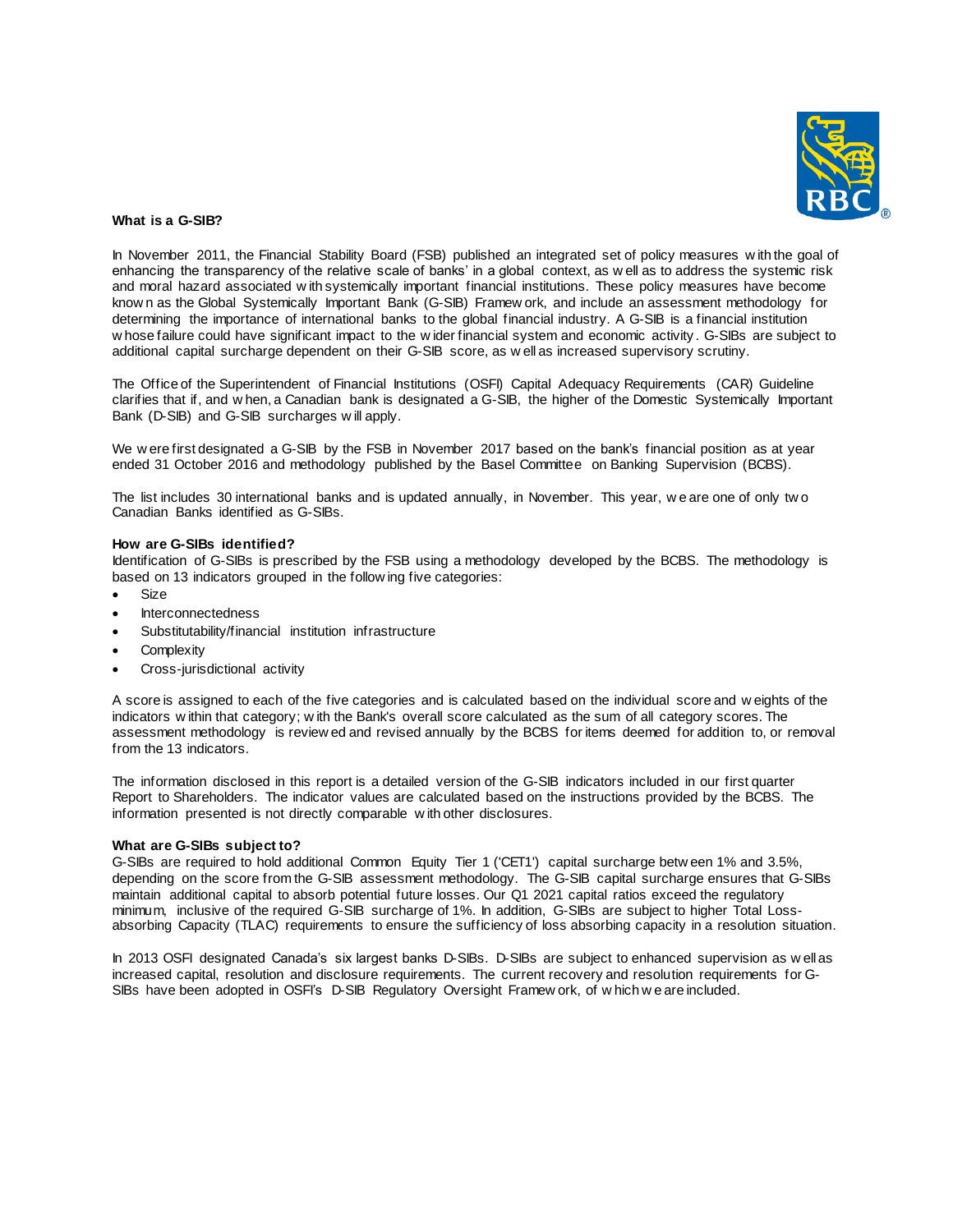# **End-2021 G-SIB Assessment Exercise**



## **General Bank Data**

| Section 1 - General Information                                        | <b>GSIB</b> | Response                      |
|------------------------------------------------------------------------|-------------|-------------------------------|
| a. General information provided by the relevant supervisory authority: |             |                               |
| (1) Country code                                                       | 1001        | CA                            |
| (2) Bank name                                                          | 1002        | RBC                           |
| (3) Reporting date (yyyy-mm-dd)                                        | 1003        | 2021-10-31                    |
| (4) Reporting currency                                                 | 1004        | CAD                           |
| (5) Euro conversion rate                                               | 1005        | 0.694782186                   |
| (6) Submission date (vvvv-mm-dd)                                       | 1006        |                               |
| b. General Information provided by the reporting institution:          |             |                               |
| (1) Reporting unit                                                     | 1007        | 1.000                         |
| (2) Accounting standard                                                | 1008        | <b>IFRS</b>                   |
| (3) Date of public disclosure (yyyy-mm-dd)                             | 1009        | 2022-02-24                    |
| (4) Language of public disclosure                                      | 1010        | English                       |
|                                                                        |             | https://www.rbc.com/investor- |
| (5) Web address of public disclosure                                   | 1011        | relations/financial-          |
|                                                                        |             | information.html              |

**Size Indicator**

| <b>Section 2 - Total Exposures</b>                                                                                                     | <b>GSIB</b> | Amount in thousand CAD |
|----------------------------------------------------------------------------------------------------------------------------------------|-------------|------------------------|
| a. Derivatives                                                                                                                         |             |                        |
| (1) Counterparty exposure of derivatives contracts                                                                                     | 1012        | 29,321,663             |
| (2) Capped notional amount of credit derivatives                                                                                       | 1201        | 266.344                |
| (3) Potential future exposure of derivative contracts                                                                                  | 1018        | 61,187,830             |
| b. Securities financing transactions (SFTs)                                                                                            |             |                        |
| (1) Adjusted gross value of SFTs                                                                                                       | 1013        | 310,978,221            |
| (2) Counterparty exposure of SFTs                                                                                                      | 1014        | 13,906,602             |
| c. Other assets                                                                                                                        | 1015        | 1,266,282,056          |
| d. Gross notional amount of off-balance sheet items                                                                                    |             |                        |
| (1) Items subject to a 0% credit conversion factor (CCF)                                                                               | 1019        | 331,414,630            |
| (2) Items subject to a 20% CCF                                                                                                         | 1022        | 18,077,240             |
| (3) Items subject to a 50% CCF                                                                                                         | 1023        | 249,662,789            |
| (4) Items subject to a 100% CCF                                                                                                        | 1024        | 61,069,488             |
| e. Regulatory adjustments                                                                                                              | 1031        | 17,088,389             |
| f. Total exposures prior to regulatory adjustments (sum of items 2.a.(1) thorough 2.c, 0.1 times 2.d.(1), 0.2 times 2.d.(2), 0.5 times |             |                        |
| $2.d.(3)$ , and $2.d.(4)$                                                                                                              | 1103        | 1,904,600,511          |
| g. Exposures of insurance subsidiaries not included in 2.f net of intragroup:                                                          |             |                        |
| (1) On-balance sheet and off-balance sheet insurance assets                                                                            | 1701        | 22,447,059             |
| (2) Potential future exposure of derivatives contracts for insurance subsidiaries                                                      | 1205        | O                      |
| (3) Investment value in consolidated entities                                                                                          | 1208        | O                      |
| h. Intragroup exposures with insurance subsidiaries reported in 2.q that are included in 2.f                                           | 2101        | $\Omega$               |
| i. Total exposures indicator, including insurance subsidiaries (sum of items 2.f, 2.g.(1) thorough 2.g.(2) minus 2.g.(3) thorough 2.h) |             |                        |
|                                                                                                                                        | 1117        | 1,927,047,570          |

## **Interconnectedness Indicators**

| Section 3 - Intra-Financial System Assets                                                                                                       | <b>GSIB</b> | Amount in thousand CAD        |
|-------------------------------------------------------------------------------------------------------------------------------------------------|-------------|-------------------------------|
| a. Funds deposited with or lent to other financial institutions                                                                                 | 1216        | 70.665.438                    |
| (1) Certificates of deposit                                                                                                                     | 2102        | 49.689                        |
| b. Unused portion of committed lines extended to other financial institutions                                                                   | 1217        | 65,740,257                    |
| c. Holdings of securities issued by other financial institutions                                                                                |             |                               |
| (1) Secured debt securities                                                                                                                     | 2103        | 13,246,875                    |
| (2) Senior unsecured debt securities                                                                                                            | 2104        | 7,526,775                     |
| (3) Subordinated debt securities                                                                                                                | 2105        | 1,012,990                     |
| (4) Commercial paper                                                                                                                            | 2106        | 1,415,771                     |
| (5) Equity securities                                                                                                                           | 2107        | 22,759,598                    |
| (6) Offsetting short positions in relation to the specific equity securities included in item 3.c.(5)                                           | 2108        | 1,062,642                     |
| d. Net positive current exposure of SFTs with other financial institutions                                                                      | 1219        | 9,868,988                     |
| e. OTC derivatives with other financial institutions that have a net positive fair value                                                        |             |                               |
| (1) Net positive fair value                                                                                                                     | 2109        | 6,041,312                     |
| (2) Potential future exposure                                                                                                                   | 2110        | 13.838.636                    |
| f. Intra-financial system assets indicator, including insurance subsidiaries (sum of items 3.a, 3.b through 3.c.(5), 3.d, 3.e.(1), and 3.e.(2), |             |                               |
| minus $3.c.(6)$                                                                                                                                 | 1215        | 211,053,999                   |
|                                                                                                                                                 |             |                               |
| Section 4 - Intra-Financial System Liabilities                                                                                                  | <b>GSIB</b> | <b>Amount in thousand CAD</b> |
| a. Funds deposited by or borrowed from other financial institutions                                                                             |             |                               |
| (1) Deposits due to depository institutions                                                                                                     | 2111        | 46,619,935                    |
| (2) Deposits due to non-depository financial institutions                                                                                       | 2112        | 93,391,518                    |
| (3) Loans obtained from other financial institutions                                                                                            | 2113        | $\mathbf 0$                   |
| b. Unused portion of committed lines obtained from other financial institutions                                                                 | 1223        | $\Omega$                      |
| c. Net negative current exposure of SFTs with other financial institutions                                                                      | 1224        | 13,847,635                    |
| d. OTC derivatives with other financial institutions that have a net negative fair value                                                        |             |                               |

(1) Net negative fair value 2114 6,491,872 2115 2115 2020 2016 15,<mark>202,821 15,202,821 15,202,821 15,202,821 15,202,821 15,202,821 15 15,202,821 175,553,781 175,553,781 175,553,781 175,553,781 175,553,781 175,553,781 175,553,781 175,553,781 175,553,781 175,553,781 1</mark>